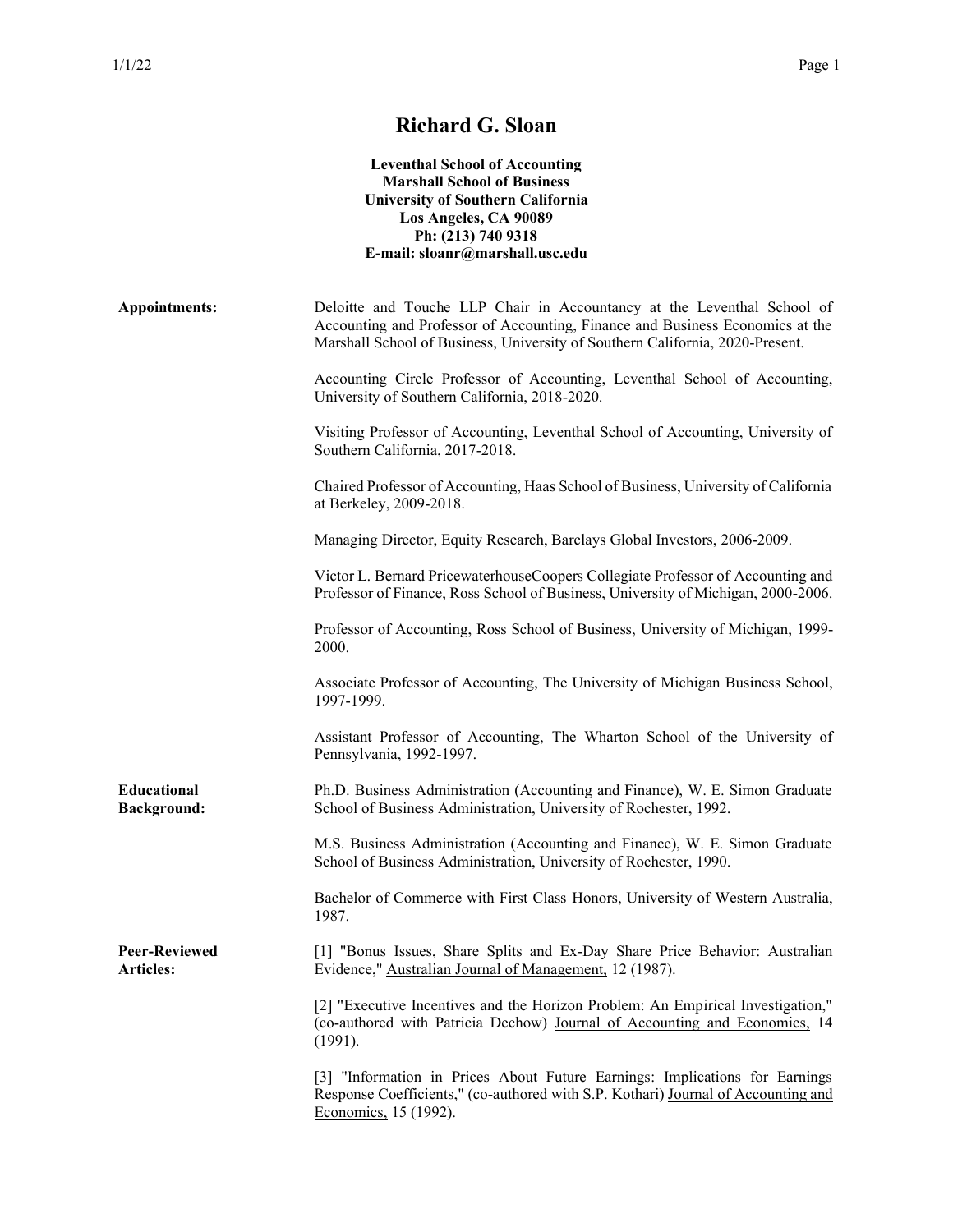[4] "Accounting Earnings and Top Executive Compensation," Journal of Accounting and Economics, 16 (1993).

[5] "The Effect of Restructuring Charges on Executives' Cash Compensation," (coauthored with Patricia Dechow and Mark Huson) The Accounting Review, 69 (1994).

[6] "Lack of Timeliness and Noise as Explanations for the Low Contemporaneous Return-Earnings Association," (co-authored with Daniel Collins, S.P. Kothari, and Jay Shanken) Journal of Accounting and Economics, 18 (1994).

[7] "Another Look at the Cross-section of Expected Stock Returns," (co-authored with S.P. Kothari and Jay Shanken) Journal of Finance, 50 (1995).

[8] "Annual Bonus Schemes and the Manipulation of Earnings," (co-authored with Robert Holthausen and David Larcker) Journal of Accounting and Economics, 19 (1995).

[9] "Business Unit Innovation and the Structure of Executive Compensation," (coauthored with Robert Holthausen and David Larcker) Journal of Accounting and Economics, 19 (1995).

[10] "Detecting Earnings Management," (co-authored with Patricia Dechow and Amy Sweeney) The Accounting Review, 70 (1995).

[11] "The Causes and Consequences of Earnings Management," (co-authored with Patricia Dechow and Amy Sweeney) Contemporary Accounting Research, 13 (1996).

[12] "Do Stock Prices Reflect Information in Accruals and Cash Flows About Future Earnings?" The Accounting Review, 71 (1996).

[13] "Economic Consequences of Accounting for Stock-Based Compensation," (coauthored with Patricia Dechow and Amy Hutton) Journal of Accounting Research, 34 (1996).

[14] "Returns to Contrarian Investment Strategies: Tests of the Naive Expectations Hypotheses," (co-authored with Patricia Dechow) Journal of Financial Economics, 43 (1997).

[15] "Implications of the Integral Method of Quarterly Reporting for the Post-Earnings-Announcement Drift," (co-authored with Srinivasan Rangan), The Accounting Review, 73 (1998).

[16] "An Empirical Assessment of the Residual Income Valuation Model," (coauthored with Patricia Dechow and Amy Hutton), Journal of Accounting and Economics, 26 (1999).

[17] "The Relation Between Affiliated Analysts' Long-Term Earnings Forecasts and Stock Price Performance Following Equity Offerings," (co-authored with Patricia Dechow and Amy Hutton) Contemporary Accounting Research, 17 (2000).

[18] "Short Interest, Fundamental Analysis and Market Efficiency," (co-authored with Patricia Dechow, Amy Hutton and Lisa Muelbroek) Journal of Financial Economics, 61 (2001).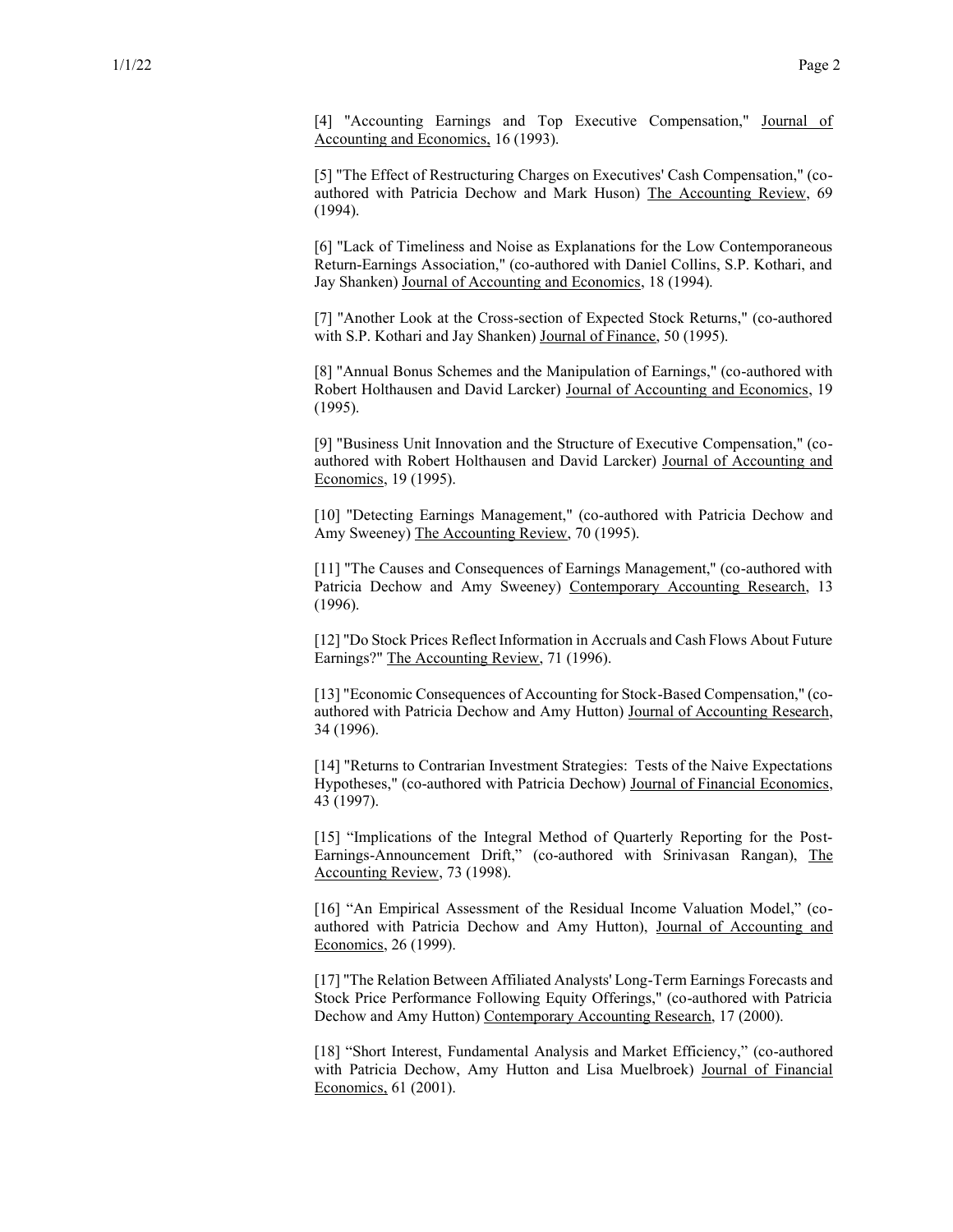[19] "Do Analysts and Auditors Use Information in Accruals," (co-authored with Mark Bradshaw and Scott Richardson) Journal of Accounting Research, 39 (2001).

[20] "GAAP Versus The Street: An Empirical Assessment of Two Alternative Definitions of Earnings (co-authored with Mark Bradshaw) Journal of Accounting Research, 40 (2002).

[21] "Earnings Surprises, Growth Expectations and Stock Returns," (co-authored with Douglas Skinner) Review of Accounting Studies, 7 (2002).

[22] "Implied Equity Duration: A New Measure of Equity Risk," (coauthored with Patricia Dechow and Mark Soliman) Review of Accounting Studies, 9 (2004).

[23] "Accrual Reliability, Earnings Persistence and Stock Prices," (co-authored with Scott Richardson, Mark Soliman and Irem Tuna) Journal of Accounting and Economics, 39 (2005).

[24] "The Implications of Accounting Distortions and Growth for Accruals and Profitability," (co-authored with Scott Richardson, Mark Soliman and Irem Tuna) The Accounting Review, 81 (2006).

[25] "The Relation Between Corporate Financing Activities, Analysts' Forecasts and Stock Returns," (co-authored with Mark Bradshaw and Scott Richardson) Journal of Accounting and Economics, 42 (2006).

[26] "The Persistence and Pricing of the Cash Component of Earnings," (coauthored with Patricia Dechow and Scott Richardson), Journal of Accounting Research, 46 (2008).

[27] "Investor Recognition and Stock Returns," (co-authored with Reuven Lehavy), Review of Accounting Studies, 13 (2008).

[28] "Predicting Material Accounting Misstatements," (co-authored with Patricia Dechow, Chad Larson and Weili Ge), Contemporary Accounting Research, 28 (2011).

[29] "What Makes Stock Prices Move? Fundamentals Versus Investor Recognition," (co-authored with Scott Richardson and Haifeng You), Financial Analysts Journal, 68 (2012).

[30] "Detecting Earnings Management: A New Approach," (co-authored with Patricia Dechow, Jung-Hoon Kim and Amy Hutton), Journal of Accounting Research, 50 (2012).

[31] "Accrual Reversals, Earnings and Stock Returns," (co-authored with Eric Allen and Chad Larson), Journal of Accounting and Economics, 56 (2013).

[32] "A Framework for Value Investing," (co-authored with Seungmin Chee and Aydin Uysal), Australian Journal of Management, 38 (2013).

[33] "Non-Discretionary Conservatism: Evidence and Implications," (co-authored Alastair Lawrence and Yuan Sun), Journal of Accounting and Economics, 56 (2013).

[34] "Wealth Transfers via Equity Transactions" co-authored with Haifeng You, Journal of Financial Economics, 118 (2015).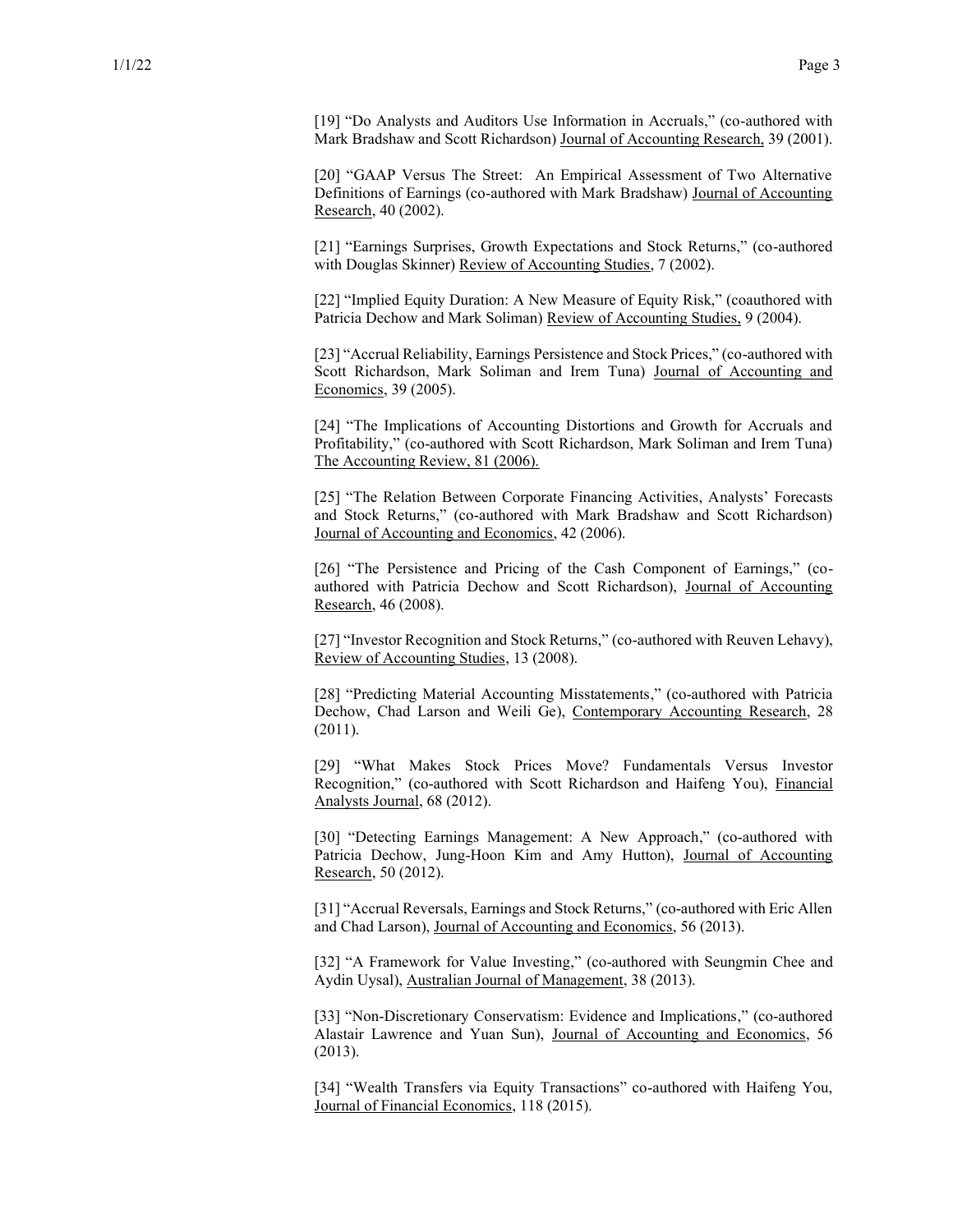[35] "The Value Relevance of Mandatory DCF Valuations: Evidence from Royalty Trusts" co-authored with Panos Patatoukas and Jenny Zha, The Accounting Review, 90 (2015).

[36] "Who's the Fairest of Them All? Evidence from Closed-End Funds" coauthored with Alastair Lawrence and Subprasiri Siriviriyakul, The Accounting Review, 91 (2016).

[37] "Navigating Stock Price Crashes" co-authored with Korcan Ak, Steven Rossi and Scott Tracy, Journal of Portfolio Management, 42 (2016).

[38] "Has Goodwill Accounting Gone Bad?" co-authored with Kevin Li, Review of Accounting Studies, 22 (2017).

[39] "Facts About Formulaic Value Investing" co-authored with U-Wen Kok and Jason Ribando, Financial Analysts Journal, 73 (2017).

[40] "Why are Losses Less Persistent than Profits: Curtailments versus Conservatism" co-authored with Alastair Lawrence and Estelle Sun, Management Science, 64 (2018).

[41] "Financial Reporting Fraud and Other Forms of Misconduct: A Multidisciplinary Review of the Literature" co-authored with Dan Amiram, Zahn Bozanic, James Cox, Quentin Dupont and Jonathan Karpoff, Review of Accounting Studies, 23 (2018).

[42] "Defining Modeling and Measuring Accruals: A Guide for Researchers" coauthored with Chad Larson and Jenny Zha Giedt, Review of Accounting Studies, 23 (2018).

[43] "Is It a Home Run? Measuring Relative Citation Rates in Accounting Research" co-authored with Patricia Dechow and Jean Zeng, Accounting Horizons, 34 (2020).

[44] "Implied Equity Duration: A Measure of Pandemic Shutdown Risk" coauthored with Patricia Dechow, Ryan Erhard and Mark Soliman, Journal of Accounting Research, 59 (2021).

[45] "Valuation Uncertainty and Short-Sales Constraints: Evidence from the IPO Aftermarket" co-authored with Panos Patatoukas and Annika Wang, Management Science, (forthcoming).

[46] "When Does Forecasting GAAP Earnings Entail Unreasonable Effort" coauthored with Henry Laurion, Journal of Accounting and Economics, (forthcoming).

[47] "Construct Validity in Accruals Quality Research" co-authored with Alexander Nezlobin and Jenny Zha-Giedt, The Accounting Review, (forthcoming).

[48] "Tracking Pay-for-Performance," (co-authored with David Larcker) Chief Executive, 80 (1992).

[49] "Using Earnings and Free Cash Flow to Evaluate Corporate Performance," Journal of Applied Corporate Finance, 9 (1996).

[50] "Stock-Based Compensation and the Cost of Capital," (co-authored with Patricia Dechow and Amy Hutton) Strategy and Business, 6 (1997)

**Other Articles:**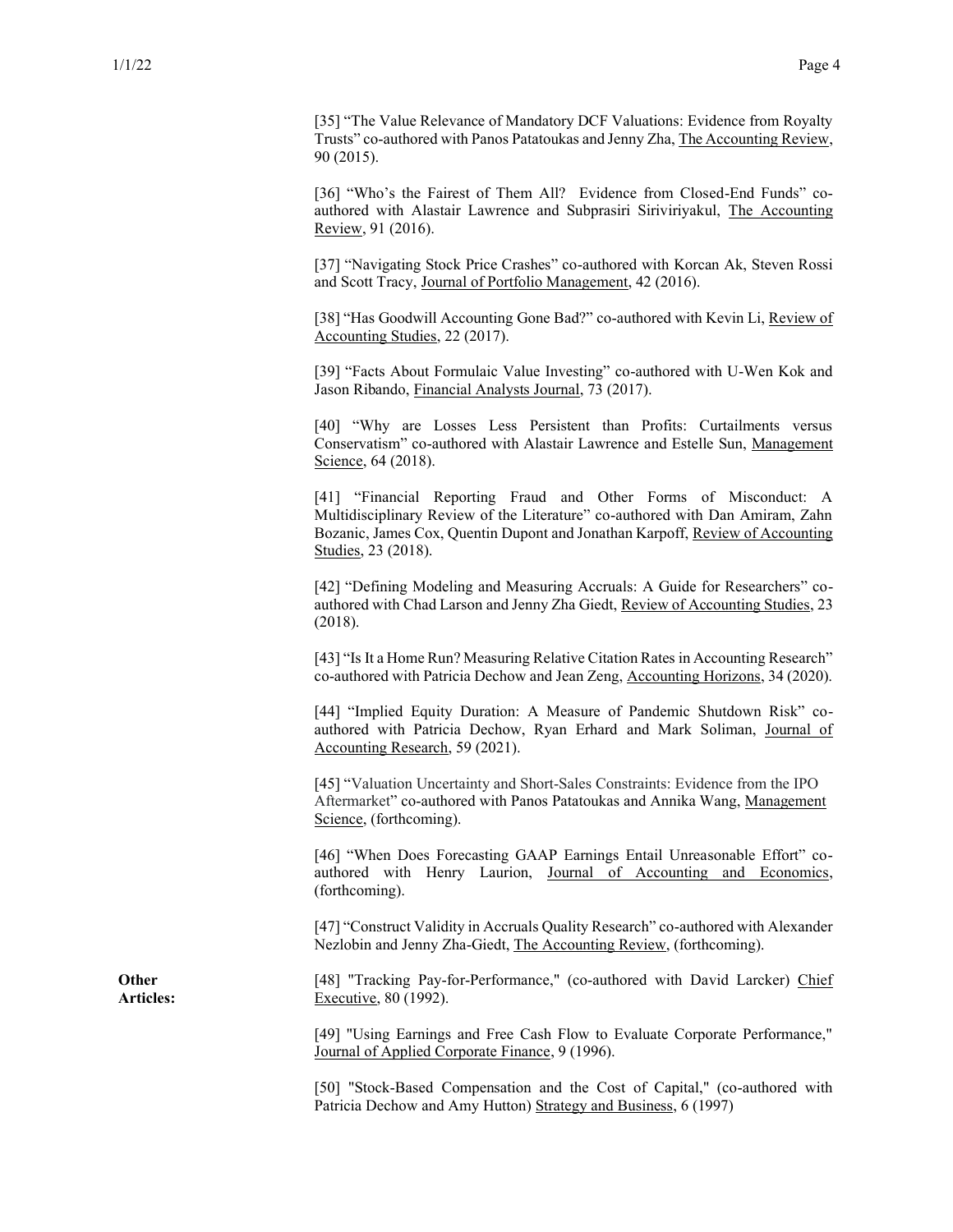[51] "Solving the New Equity Puzzle," (co-authored with Patricia Dechow and Amy Hutton), The Financial Times, Mastering Finance Supplement (1997)

[52] "Evaluating Non-GAAP Performance Measures in The REIT Industry: A Discussion," Review of Accounting Studies, 3, (1998).

[53] "Evaluating the Reliability of Current Value Estimates," Journal of Accounting and Economics, 26, (1999).

[54] "Discussion of Accruals, Cash Flows and Equity Values", Review of Accounting Studies, 4 (1999).

[55] "Financial Accounting and Corporate Governance: A Discussion", Journal of Accounting and Economics, 32 (2001).

[56] "Contextual Fundamental Analysis: A Discussion", Review of Accounting Studies, 6 (2001).

[57] "GAAP Versus the Street: Pro Forma Earnings Fill a Reporting Vacuum," (coauthored with Mark Bradshaw) Investor Relations Quarterly, 4 (2002).

[58] "Discussion of Who is My Peer: A Valuation-Based Approach to the Selection of Comparable Firms," Journal of Accounting Research, 40 (2002).

[59] "Accounting For Employee Stock Options," (co-authored with Wayne Guay and S.P. Kothari) American Economic Review, 93 (2003).

[60] "Playing Favorites: Financing Opportunities Sway Analysts' Thinking," (coauthored with Mark Bradshaw and Scott A. Richardson) Investor Relations Quarterly 6 (2004).

[61] "Earnings Quality Analysis and Equity Valuation" CFA Institute Conference Proceedings Quarterly, September (2006).

[62] "The Accrual Anomaly" (co-authored with Patricia Dechow and Natalya Khimich) in The Handbook of Equity Market Anomalies, Wiley (2011).

[63] "Fair Value Guesswork is Best Left to Investors" Bloomberg Businessweek, April (2012).

[64] "Stock Prices and Earnings: A History of Research" Annual Review of Financial Economics, 6 (2014).

[65] "Discussion of: Rank and File Employees and the Discovery of Misreporting: The Role of Stock Options" Journal of Accounting & Economics, 62 (2016).

[66] "Fundamental Analysis Redux" Accounting Review, 94 (2019).

[67] "Does Low Latency Trading Improve Market Efficiency? A Discussion" coauthored with Ryan Erhard, Journal of Accounting and Economics, 70 (2020).

**Books:** [68] Equity Valuation and Analysis with eVal: First Edition (co-authored with Russell Lundholm), McGraw-Hill/Irwin (2003).

> [69] Equity Valuation and Analysis with eVal: Second Edition (co-authored with Russell Lundholm), McGraw-Hill/Irwin (2007).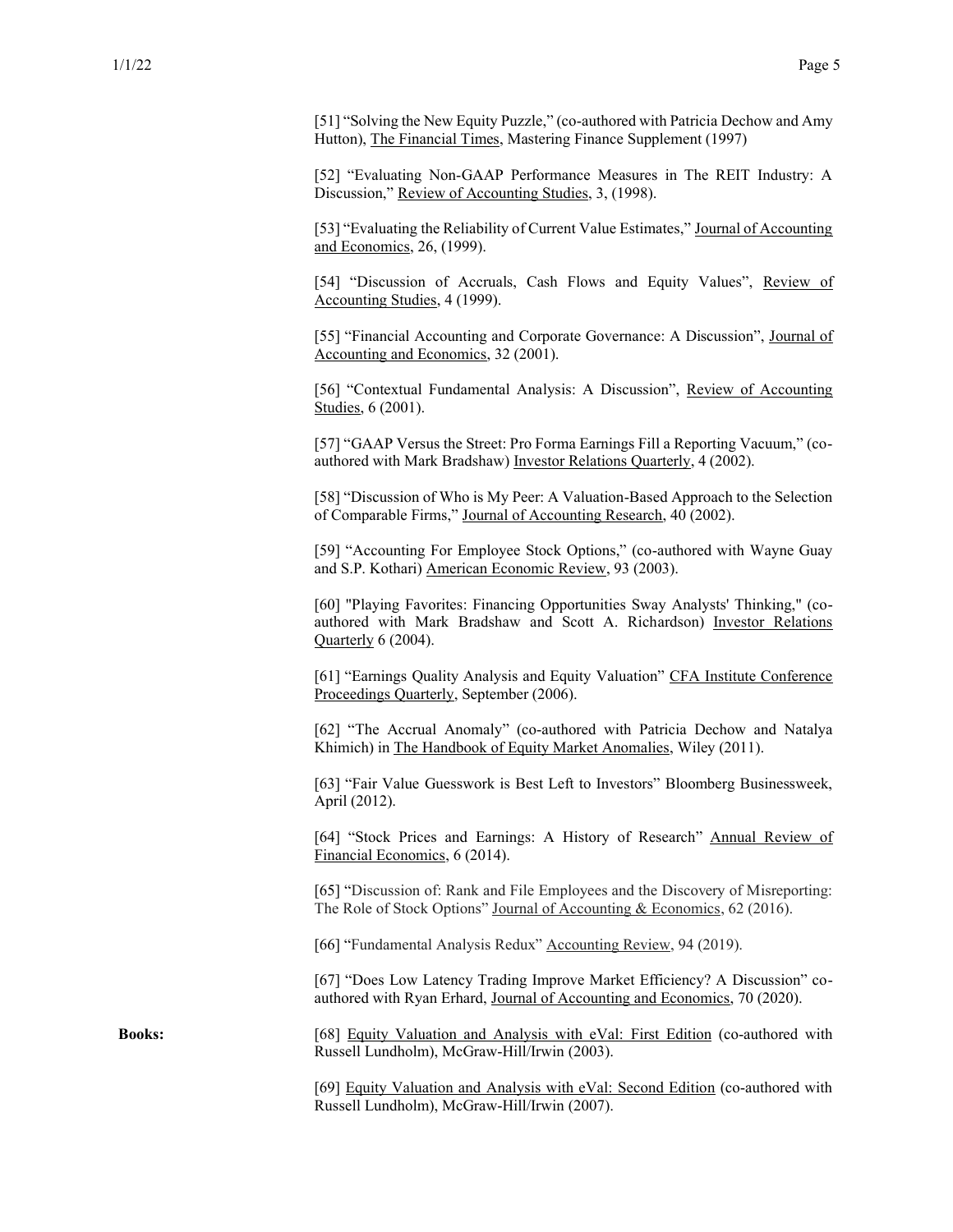|                                  | [70] Equity Valuation and Analysis with eVal: Third Edition (co-authored with<br>Russell Lundholm), McGraw-Hill/Irwin (2013).                  |
|----------------------------------|------------------------------------------------------------------------------------------------------------------------------------------------|
|                                  | [72] Equity Valuation and Analysis: Fourth Edition (co-authored with Russell<br>Lundholm), CreateSpace Independent Publishing Platform (2017). |
|                                  | [72] Equity Valuation and Analysis: Fifth Edition (co-authored with Russell<br>Lundholm), Kindle Direct Publishing (2019).                     |
| Completed<br><b>Manuscripts:</b> | [73] "Explaining the Profitability Anomaly" co-authored with Ryan Erhard.                                                                      |
|                                  | [74] "Predictable Growth and the Recent Performance of Value Investing" co-<br>authored with Annika Wang.                                      |
|                                  | [75] "Who Uses Corporate Sustainability Reports?" co-authored with Suzanne<br>Burzillo and Matthew Shaffer.                                    |
| <b>Major Awards:</b>             | American Accounting Association Financial Accounting and Reporting Section<br>Lifetime Achievement Award, 2018.                                |
|                                  | Leventhal School of Accounting Diamond Teaching Award (MAcc Elective),<br>2018.                                                                |
|                                  | American Accounting Association Seminal Contributions to the Accounting<br>Literature Award, 2016.                                             |
|                                  | Berkeley-Haas Earl F. Cheit Teaching Award (Full-Time MBA), 2010.                                                                              |
|                                  | American Accounting Association Distinguished Contributions to the Accounting<br>Literature Award, 2010.                                       |
|                                  | American Accounting Association Notable Contributions to the Accounting<br>Literature Award, 2009.                                             |
|                                  | Roger F. Murray Prize, The Institute for Quantitative Research in Finance, 2003.                                                               |
|                                  | University of Michigan Business School Victor L. Bernard Faculty Leadership in<br>Teaching Award, 2002.                                        |
|                                  | American Accounting Association Notable Contributions to the Accounting<br>Literature Award, 2001.                                             |
| <b>Editorial Positions:</b>      | Review of Accounting Studies, Editor, 2000-present; Managing Editor, 2010-2012.                                                                |
|                                  | Journal of Financial Economics, Associate Editor, 2003-2021.                                                                                   |
|                                  | Australia Journal of Management, Editorial Board, 2011-present.                                                                                |
|                                  | Accounting Review, Editorial Advisory and Review Board, 1994-2011.                                                                             |
|                                  | Accounting & Finance, Editorial Board, 2001-2010.                                                                                              |
|                                  | Journal of Accounting and Economics, Associate Editor, 1995-2009.                                                                              |
|                                  | Journal of Accounting Research, Editorial Board, 2000-2003.                                                                                    |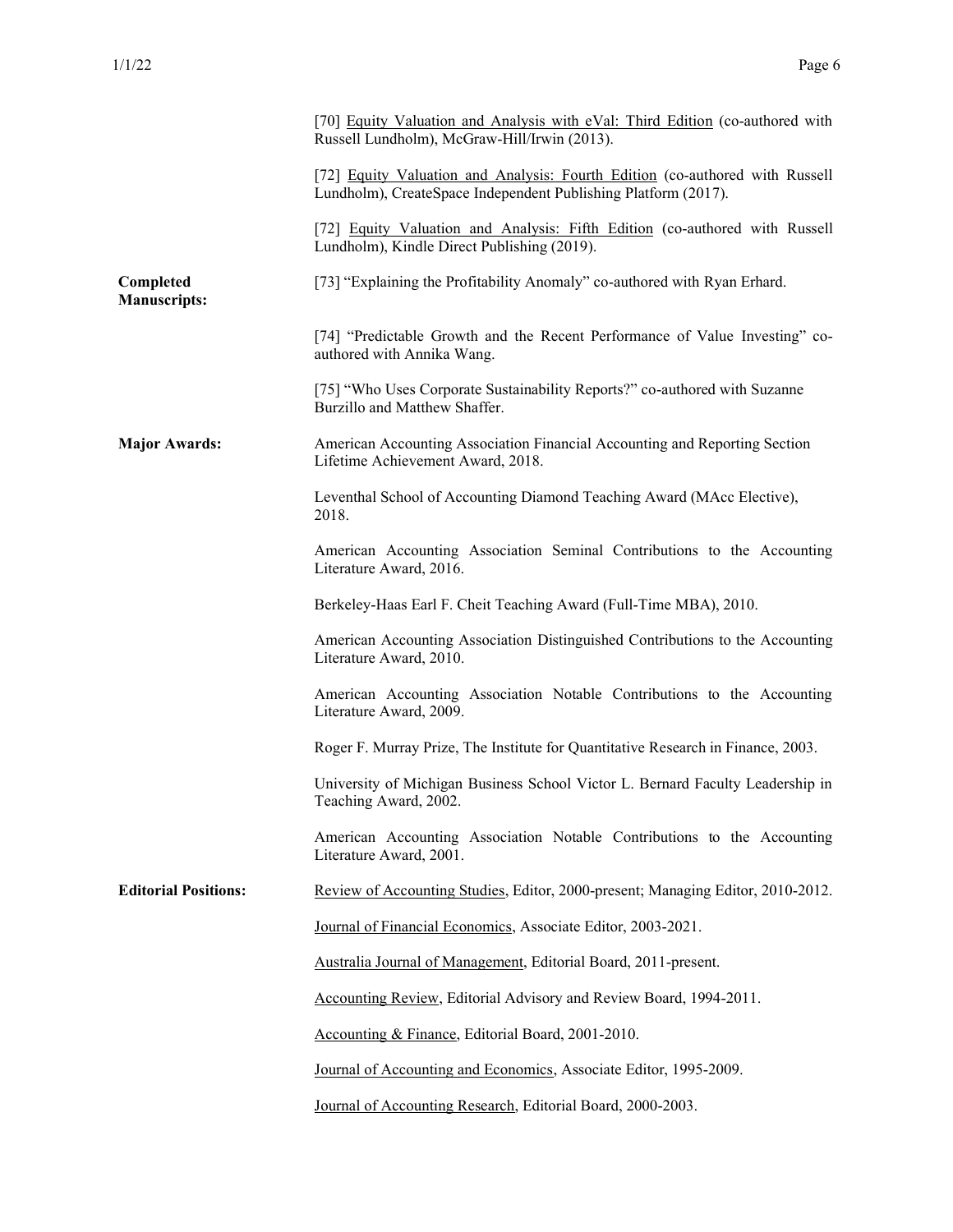| <b>Service Leadership:</b>                      | Chair, MBA Program Committee, Haas School of Business, University of California<br>at Berkeley 2014-2017.                                             |
|-------------------------------------------------|-------------------------------------------------------------------------------------------------------------------------------------------------------|
|                                                 | Chair, American Accounting Association Senior Researcher Task Force, 2013-<br>2014.                                                                   |
|                                                 | Chair, Haas School Hiring Committee, 2011-2013.                                                                                                       |
|                                                 | Faculty Leader, American Accounting Association Doctoral Consortium, 2013.                                                                            |
|                                                 | Chair and Organizer, Review of Accounting Studies Annual Conference, 2012.                                                                            |
|                                                 | Faculty Leader, American Accounting Association New Faculty Consortium, 2013.                                                                         |
|                                                 | Chair, Haas School Faculty & PhD Technology Advisory Committee, 2009-2012.                                                                            |
|                                                 | Founding Director, John R. and Georgene M. Tozzi Electronic Business & Finance<br>Center, Ross School of Business, University of Michigan, 2002-2006. |
|                                                 | Member, Ross School of Business Executive Committee (faculty elected position)<br>2004-2006.                                                          |
|                                                 | Director, Ross School of Business 'Theory and Practice of Investor Relations'<br>Executive Program 2001-2006.                                         |
|                                                 | Member, Deloitte & Touche Doctoral Fellowship Selection Committee, 2003-2005.                                                                         |
|                                                 | Chair and Organizer, Review of Accounting Studies Annual Conference, 2002.                                                                            |
|                                                 | Member, Ross School of Business Dean Search Committee (2000-2001).                                                                                    |
|                                                 | Chair, Ross School of Business Teaching Committee, 2000.                                                                                              |
|                                                 | Chair, American Accounting Association Notable Contributions Award Screening<br>Committee, 2002.                                                      |
|                                                 | Chair, American Accounting Association Corporate Accounting Policy Committee,<br>2000.                                                                |
|                                                 | Faculty Leader, American Accounting Association New Faculty Consortium, 1999.                                                                         |
| <b>Doctoral Students</b><br>(initial placement) | Felipe Cabezon (Virginia Tech)                                                                                                                        |
|                                                 | Ventsislav Stamenov (Georgia State University)                                                                                                        |
|                                                 | Satish Sahoo (City University of Hong Kong)                                                                                                           |
|                                                 | Roman Skripnik (Toulouse Business School)                                                                                                             |
|                                                 | Conson Zhang (Peking University)                                                                                                                      |
|                                                 | Henry Laurion, Chair (University of Colorado)                                                                                                         |
|                                                 | Samuel Tan (Singapore Management University)                                                                                                          |
|                                                 | Annika Wang (Houston University)                                                                                                                      |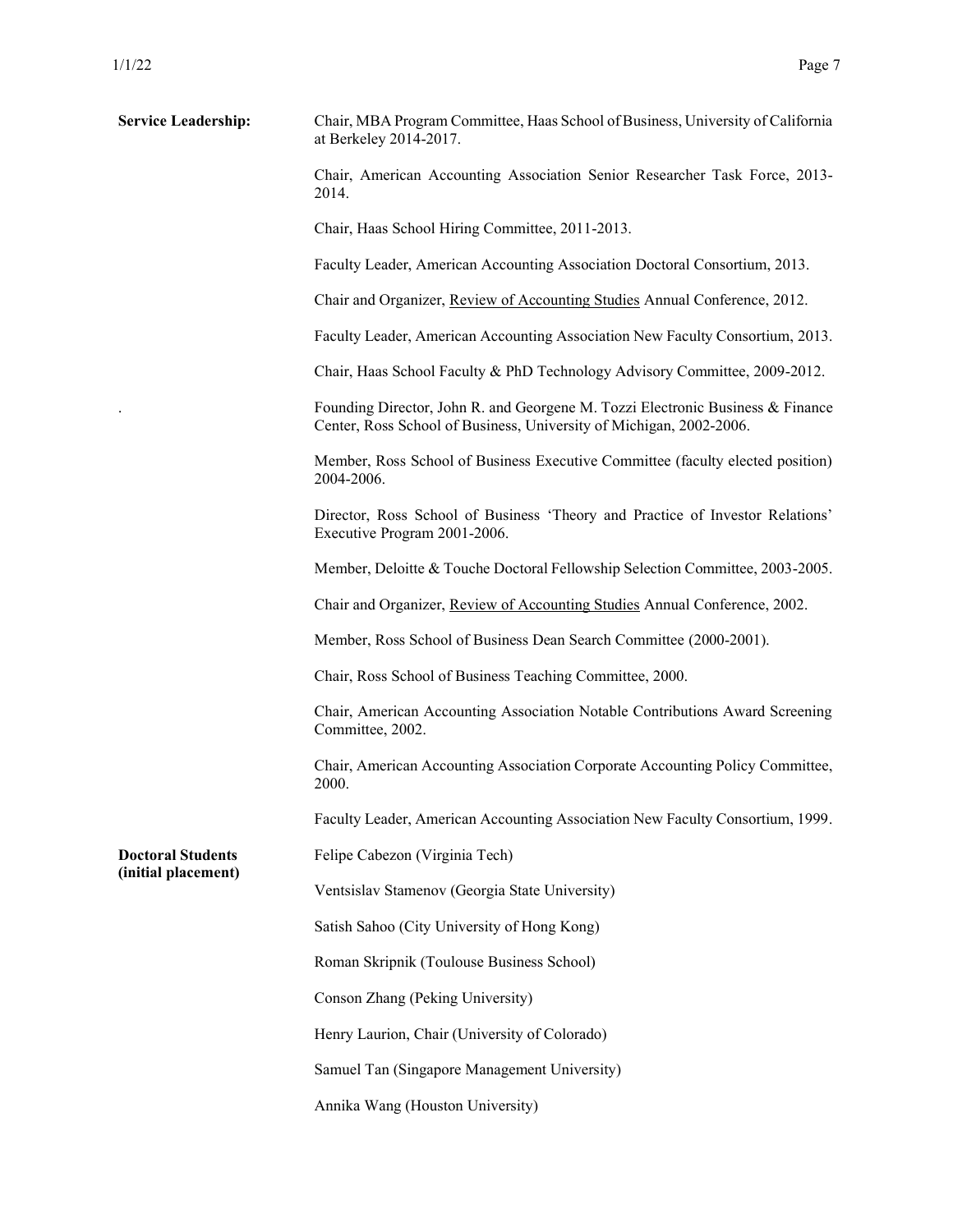Korcan Ak (Marshall Wace) Ryan Liu (Blackrock) James Ryans (London Business School) Jenny Zha, Chair (George Washington University) Jackie Subprasiri (Baruch College) Malachy English (Selwood Asset Management) Ronald Espinosa (PIMCO) Fernando Comiran (UC San Francisco) Natalya Khimich (Drexel University) Estelle Sun (Boston University) Harm Schuett (WHU) Aydin Uysal, Chair (Menta Capital) Jenny Chu (Cambridge University) Seungmin Chee (University of Oregon) Jung Hoon Kim, Chair (Florida Atlantic University) Kevin Li (University of Toronto) Kwang Lee (University of Pittsburgh) Chad Larson (Washington University) Weili Ge (University of Washington) Qin Li (Southern Methodist University) Christo Karuna (UC Irvine) Jay Wang (University of Illinois) Mark Soliman (Stanford University) Scott Richardson, Chair (University of Pennsylvania) Irem Tuna (University of Pennsylvania) Jeffrey Doyle, Chair (University of Utah) Mark Bradshaw, Chair (Harvard University) Linda Myers, (University of Illinois, UC) Sonja Olhoft, Chair (University of Iowa)